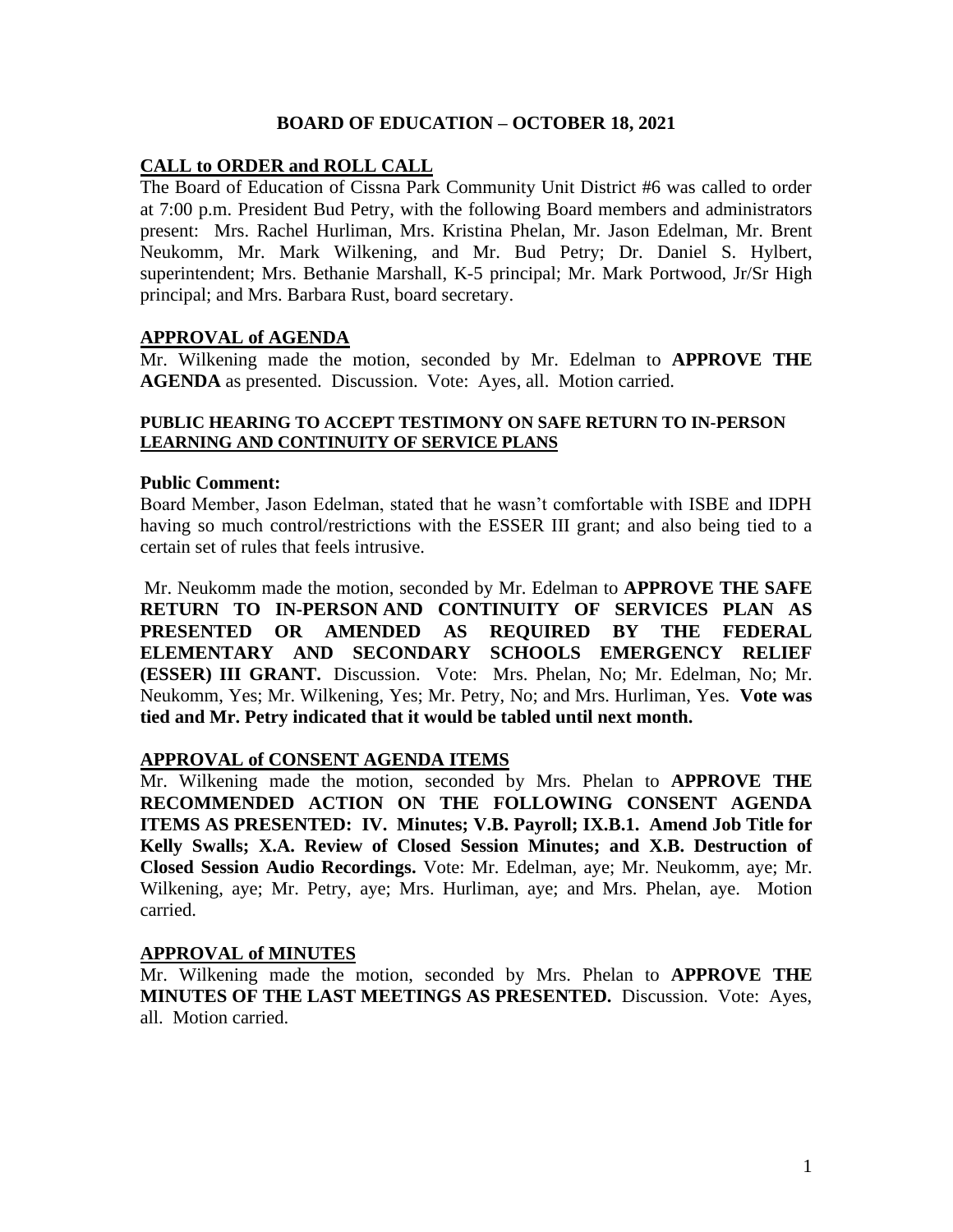# **FINANCIAL REPORTS and PAYMENT of BILLS / PAYROLL**

Mr. Edelman made the motion, seconded by Mr. Neukomm to **APPROVE THE BILLS FOR THE MONTH OF OCTOBER AS PRESENTED: Education Fund, \$123,763.11; Operations and Maintenance Fund, \$24,832.59; Transportation Fund, \$9,955.10; Social Security Fund, \$5,801.11; and Tort Immunity, \$3,448.00.**  Discussion. Vote: Mr. Neukomm, aye; Mr. Wilkening, aye; Mr. Petry, aye; Mrs. Hurliman, aye; Mrs. Phelan, aye; and Mr. Edelman, aye. Motion carried.

Mr. Wilkening made the motion, seconded by Mrs. Phelan to **APPROVE THE PAYROLL FOR THE MONTH OF OCTOBER IN THE AMOUNT OF \$150,367.00.** Discussion. Vote: Mr. Wilkening, aye; Mr. Petry, aye; Mrs. Hurliman, aye; Mrs. Phelan, aye; Mr. Edelman, aye; and Mr. Neukomm, aye. Motion carried.

# **HEARING of DELEGATIONS**

Mr. Josh Landon spoke to the board in regards to a follow-up on officials. He would like the district not to classify officials as school personnel. Cissna Park is the only school that is making officials provide a proof of vaccine or testing. Since there weren't enough officials, Watseka will be hosting the volleyball regional instead of Cissna Park. Upon further discussion, the Board left it upon the athletic director to decide whether or not the officials meet the definition of a school employee.

Thomas Lynch spoke to the board. He said that the federal government is classifying people like himself as domestic terrorists. He said he feels the board needs to stand up and do something—if you believe these things will be good, then vote this way. He said to vote with your conscious and don't be self-serving. Tort Immunity covers all public officials. He accused Dr. Hylbert of not telling the whole truth on the mandates. Dr. Hylbert responded to Mr. Lynch that he has never lied to a board member.

A community member asked if there was a possibility of forced vaccination in order to receive the ESSER III grant. Mr. Petry answered that it was a possibility.

# **COMMUNICATIONS**

The following communications were given to the board: FOIA Request from Painters District Council #30 and Dr. Hylbert's Response; FOIA Request from LocalLabs and Dr. Hylbert's Response; Letter of Interest from Kelly Swalls for School Secretary Position; and Letter of Interest from Donna Denault for Family & Consumer Sciences Teacher position.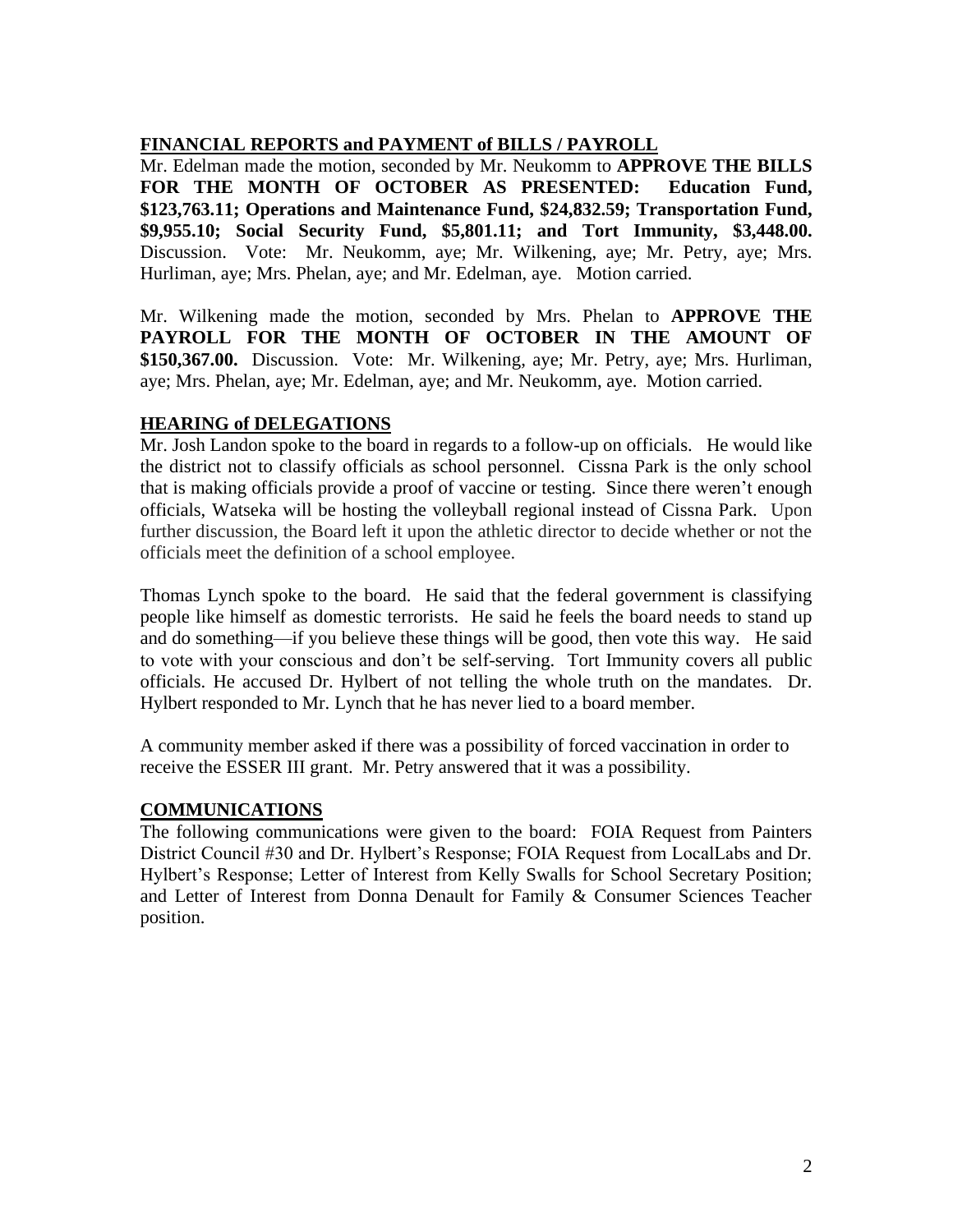## **COMMITTEE REPORTS**

#### **Negotiations a& Personnel**

Mr. Wilkening made the motion, seconded by Mrs. Phelan to **AMEND THE JOB TITLE FOR KELLY SWALLS FROM "ADMINISTRATIVE ASSISTANT TO THE ELEMENTARY PRINCIPAL" TO "ACTING DISTRICT BOOKKEEPER" EFFECTIVE MONDAY, SEPTEMBER 27, 2021. KELLY WILL BE PAID AN ADDITIONAL \$1.00 PER HOUR (\$15.89) WHILE SHE IS ACTING AS DISTRICT BOOKKEEPER. THIS MOTION ALSO ALLOWS THE SUPERINTENDENT THE AUTHORITY TO MOVE MRS. SWALLS BACK TO HER POSITION AS "ADMINISTRATIVE ASSISTANT TO THE ELEMENTARY PRINCIPAL" IF THE NEED ARISES.** Discussion. Vote: Mr. Neukomm, aye; Mr. Wilkening, aye; Mr. Petry, aye; Mrs. Hurliman, aye; Mrs. Phelan, aye; and Mr. Edelman, aye. Motion carried.

Mr. Edelman made the motion, seconded by Mrs. Phelan to **EMPLOY KELLY SWALLS AS SCHOOL SECRETARY AT AN HOURLY RATE OF \$17.25 EFFECTIVE JULY 1, 2022. THE BOARD AUTHORIZES THE SUPERINTENDENT TO ALLOW THE EMPLOYEE TO BEGIN WORK IN JUNE AS PART OF THE TRANSITION.** Discussion. Vote: Mr. Wilkening, aye; Mr. Petry, aye; Mrs. Hurliman, aye; Mrs. Phelan, aye; Mr. Edelman, aye; and Mr. Neukomm, aye. Motion carried.

Mr. Edelman made the motion, seconded by Mr. Neukomm to **APPOINT KELLY SWALLS AS SECRETARY OF THE BOARD OF EDUCATION EFFECTIVE JULY 1, 2022.** Discussion. Vote: Mr. Petry, aye; Mrs. Hurliman, aye; Mrs. Phelan, aye; Mr. Edelman, aye; Mr. Neukomm, aye; and Mr. Wilkening, aye. Motion carried.

Mr. Neukomm made the motion, seconded by Mr. Wilkening to **EMPLOY MRS. DONNA DENAULT AS A PART-TIME FAMILY & CONSUMER SCIENCES TEACHER DURING THE SECOND SEMESTER EFFECTIVE JANUARY 3, 2022.** Discussion. Vote: Mr. Edelman, aye; Mr. Neukomm, aye; Mr. Wilkening, aye; Mr. Petry, aye; Mrs. Hurliman, aye; and Mrs. Phelan, aye. Motion carried.

### **REPORT FROM PRINCIPALS**

Mrs. Bethanie Marshall, elementary principal, reminded the board that the Book Fair and Parent/Teacher conferences were this week. Both Mrs. Marshall and Mr. Portwood informed the board that testing was finishing up for the fall. Various testing will start back up in the spring.